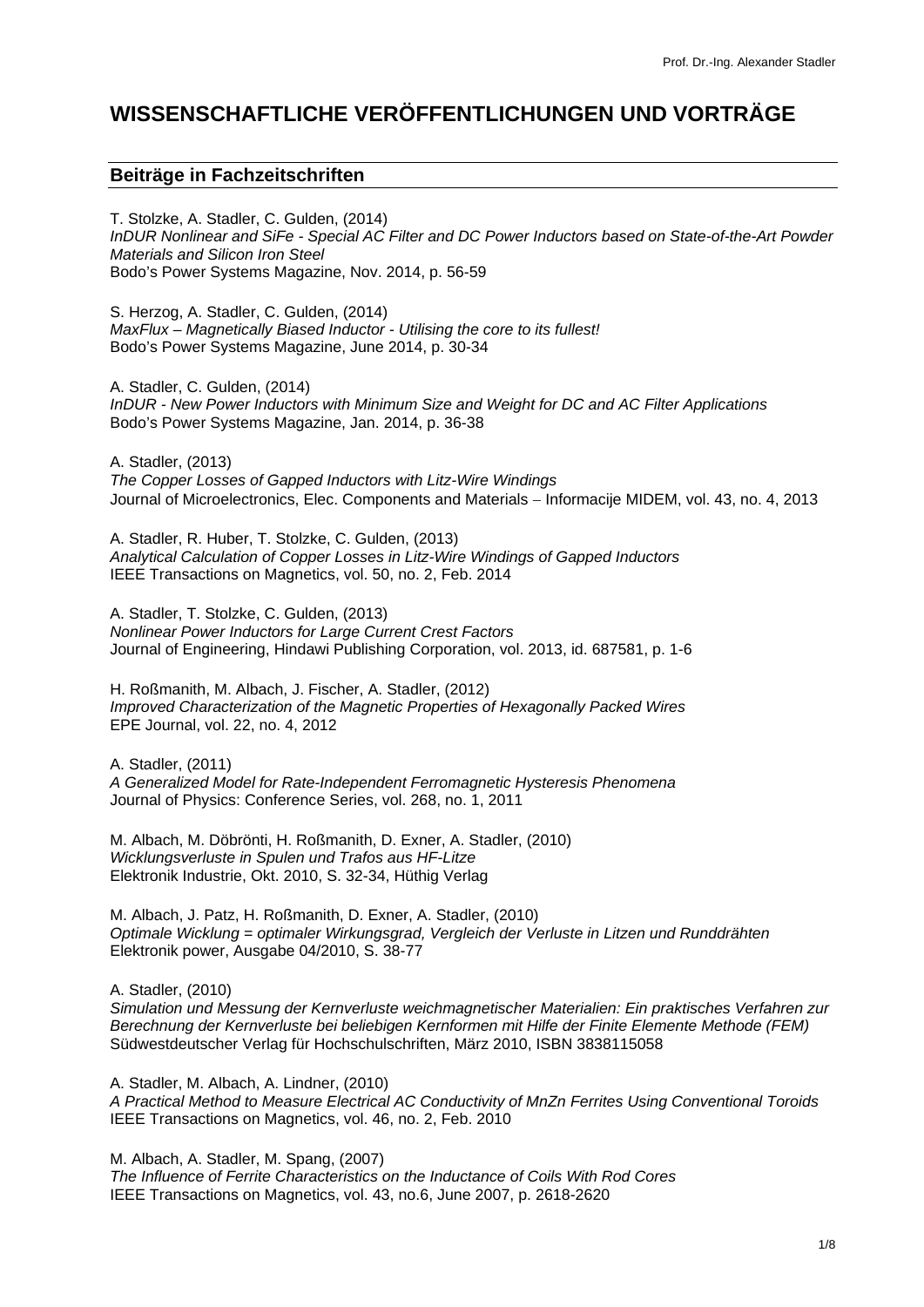A. Stadler, M. Albach, T. Dürbaum, (2006)

*Optimum EMC Design of Flyback and Load Resonant Converters Using Toroids with Air Gaps* Electrical Power Quality and Utilisation Journal EPQU 2005, vol. XI, no. 2, p. 15-22

A. Stadler, M. Albach, (2006)

*The Influence of the Winding Layout on the Core Losses and the Leakage Inductance in High Frequency Transformers*, IEEE Transactions on Magnetics, vol. 42, no. 4, Apr. 2006, p. 735-738

#### **Beiträge auf internationalen Konferenzen und Seminaren**

L. Reißenweber, A. Stadler, (2019) *Extension of a Calculation Model based on the Pi Line Theory for Transient Voltage Distribution in Inductors by Complex Permittivity and Frequency-Depending Complex Permeability* 21<sup>st</sup> Conf. on Power Electronics and Appl. EPE'19-ECCE Europe, Sept. 2019, Genova, Italy, paper 531

M. Albach, A. Stadler, (2019) ECPE Cluster-Schulung "Induktivitäten in der Leistungselektronik", Juli 2019, Nürnberg, Deutschland

A. Stadler, (2019) ECPE Cluster-Seminar "Power Factor Correction (PFC) und Active Frontend – Schaltungen Bauelemente, Regelung", Mai 2019, Augsburg, Deutschland

A. Stadler, (2019) *14th Seminar "Power Electronics for Photovoltaics and Battery Systems": Power Inductors* 28<sup>th</sup> Intersolar Europe Conference, May 2019, Munich, Germany

L. Reißenweber, A. Stadler, (2019) *Calculation Model for the Transient Voltage Distribution in Inductor Windings Effected by High dv/dt* PCIM Conference, May 2019, Nuremberg, Germany

A. Stadler, (2019)

*The Role of Soft Magnetic Materials for Improved Power Transmission in High Power Applications*  Annual Meeting of the ZVEI Transformers and Power Supplies Division 2019, March 2019, Nuremberg, Germany

A. Stadler, (2019) *Requirements for the Inductive Components ECPE Wide Bandgap Systems Integration User Training*, Feb. 2019, Graz, Austria

L. Reißenweber, A. Stadler, (2018)

*Induktive Bauelemente für zukünftige Mittelspannungs-Leistungselektronik* Treffen des Industriearbeitskreises Mittelspannungs-Leistungselektronik, Sept. 2018, Berlin, Deutschland

M. Albach, A. Stadler, (2018) ECPE Cluster-Schulung "Induktivitäten in der Leistungselektronik", Juli 2018, Nürnberg, Deutschland

A. Stadler, (2018) *Requirements for the Inductive Components ECPE Wide Bandgap Systems Integration User Training*, June 2018, Bremen, Germany

A. Stadler, (2018)

*The Role of Soft Magnetic Materials for Improved Power Transmission in High Power Applications* 8<sup>th</sup> International Conference on Magnetism and Metallurgy WMM18, June 2018, Dresden, Germany

A. Stadler, (2018) *13th Seminar "Power Electronics for Photovoltaics and Battery Systems": Power Inductors* 27<sup>th</sup> Intersolar Europe Conference, June 2018, Munich, Germany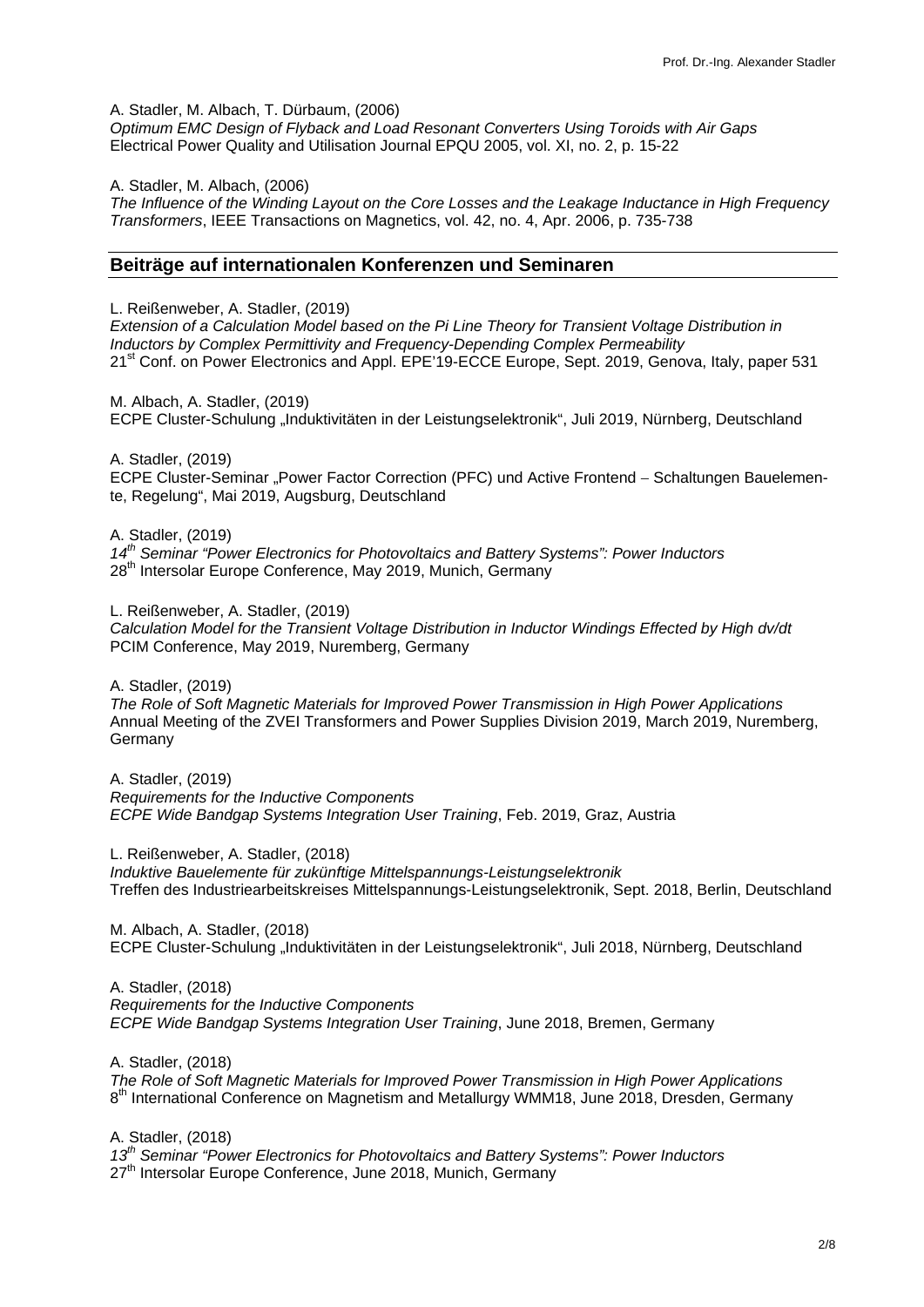A. Stadler, (2017) *Requirements for the Inductive Components ECPE Tutorial: Wide Bandgap User Training*, Nov. 2017, Barcelona, Spain

A. Stadler, (2017) *Induktive Bauelemente und deren Herausforderungen für die MS-Leistungselektronik bei Industrie und Bahn* Symposium Mittelspannungs-Leistungselektronik, Sept. 2017, Nürnberg, Deutschland

M. Albach, A. Stadler, (2017) ECPE Cluster-Schulung "Induktivitäten in der Leistungselektronik", Juli 2017, Nürnberg, Deutschland

A. Stadler, (2017) *Requirements for the Inductive Components ECPE Wide Bandgap Systems Integration User Training*, July 2017, Nuremberg, Germany

A. Stadler, (2017) *12th Seminar "Power Electronics for Photovoltaics and Battery Systems": Power Inductors* 26<sup>th</sup> Intersolar Europe Conference, May 2017, Munich, Germany

A. Stadler, (2016) *Is a Fast Power Loss Determination of Inductors Possible by means of an Analysis of the (Voltage) Step Response?* STS Expert Seminar, Sept. 2016, Stockach, Germany

M. Albach, A. Stadler, (2016) ECPE Cluster-Schulung "Induktivitäten in der Leistungselektronik", Sept. 2016, Nürnberg, Deutschland

A. Stadler, (2016) *OTTI Seminar "Power Electronics for Photovoltaics": Power Inductors* 25<sup>th</sup> Intersolar Europe Conference, June 2016, Munich, Germany

A. Stadler, (2016) *Messtechnische Erfassung von Daten für Modelle von Induktivitäten* ECPE Cluster-Seminar mit Praxiskurs: Messen, Prüfen und Charakterisieren von induktiven Bauelementen in der Leistungselektronik, Juni 2016, Nürnberg, Deutschland

A. Stadler, T. Stolzke, C. Gulden, (2015) *Optimized Filter Inductors for a 1MW Windmill Demonstrator with an Objective to Reduced Converter Size* 17<sup>th</sup> Conf. on Power Electronics and Appl. EPE'15-ECCE Europe, Sept. 2015, Geneva, Switzerland

M. Albach, A. Stadler, (2015) ECPE Cluster-Schulung "Induktivitäten in der Leistungselektronik", Juli 2015, Nürnberg, Deutschland

A. Stadler, C. Gulden, N. Blacha, (2015) *Fortgeschrittene induktive Komponenten der Leistungselektronik* Belecker Fachtage 2015, Juni 2015, Warstein-Belecke, Deutschland

A. Stadler, (2015) *OTTI Seminar "Power Electronics for Photovoltaics": Power Inductors* 24<sup>th</sup> Intersolar Europe Conference, June 2015, Munich, Germany

T. Stolzke, A. Stadler, C. Gulden, (2015) *Calculating Phase Currents for High Frequency Three Phase Inductors via the Inductance Matrix* PCIM Conference, May 2015, Nuremberg, Germany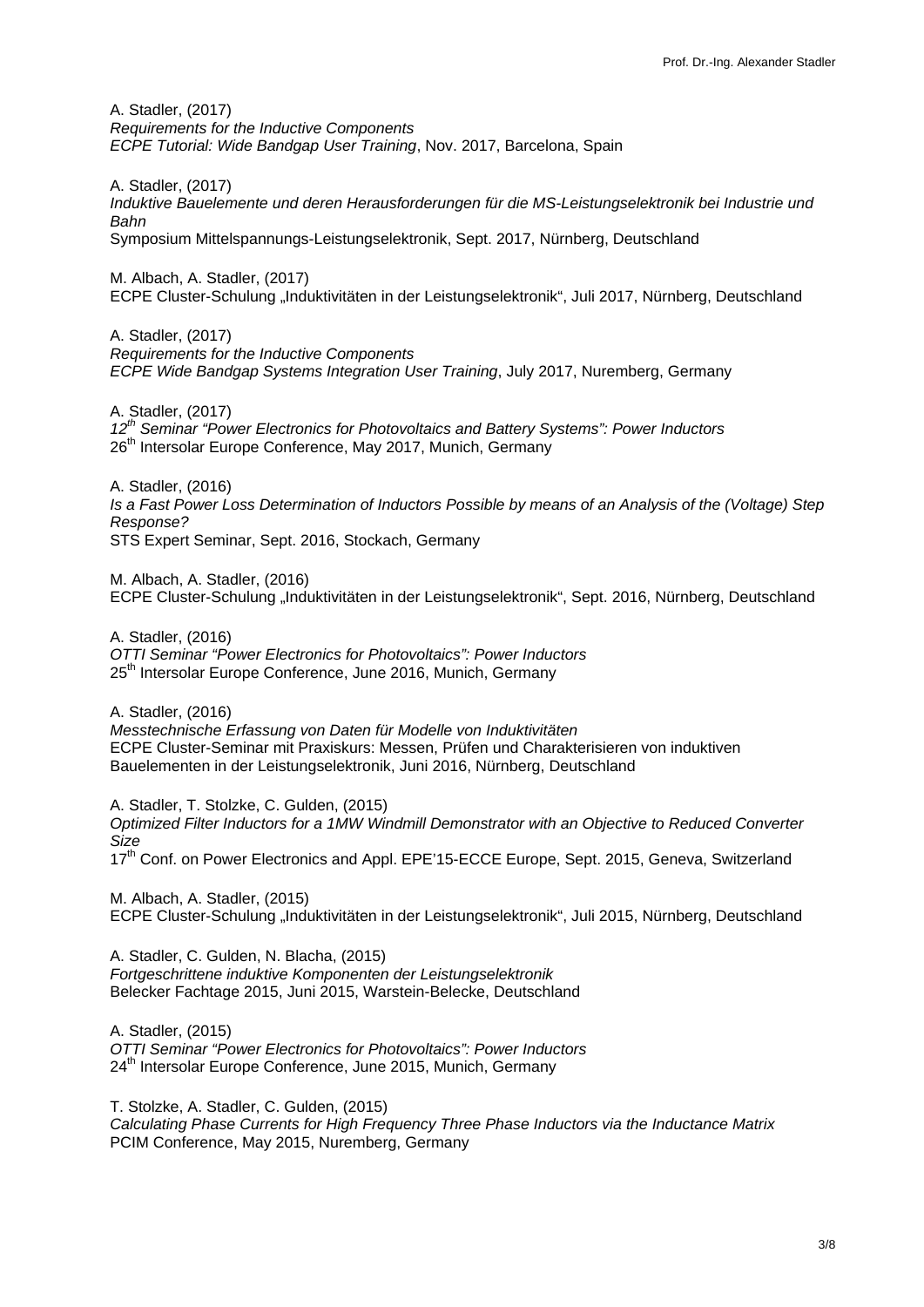A. Stadler, T. Stolzke, C. Gulden, (2015) *Design and Simulation of Thermally Optimized Filter Inductors for a 1MW Windmill Demonstrator* PCIM Conference, May 2015, Nuremberg, Germany

A. Stadler, (2014) *The Optimum Choice of Stranded Wire for Lead-outs and Bridge Connections of High Frequency Transformers* 50<sup>th</sup> Int. Conference on Microelectronics, Devices and Materials MIDEM 2014, Oct. 2014, Ljubljana, Slovenia

A. Stadler, T. Stolzke, C. Gulden, (2014) *High Frequency High Current Filter Inductors with Minimum Thermal Resistance*  16<sup>th</sup> Int. Power Electronics and Motion Control Conference PEMC 2014, Sept. 2014, Antalya, Turkey

A. Stadler, C. Gulden, (2014) *A New Generation of Modular Power Inductors with Minimum Thermal Resistance* 16<sup>th</sup> Conf. on Power Electronics and Appl. EPE'14-ECCE Europe, Aug. 2014, Lappeenranta, Finland

M. Albach, A. Stadler, (2014) ECPE Cluster-Schulung "Induktivitäten in der Leistungselektronik", Juli 2014, Nürnberg, Deutschland

A. Stadler, (2014) *OTTI Seminar "Power Electronics for Photovoltaics": Power Inductors* 23<sup>rd</sup> Intersolar Europe Conference, June 2014, Munich, Germany

A. Stadler, (2014) *High Frequency Eddy Current Losses in Transformer Lead-Outs* 16<sup>th</sup> IEEE Conference on Electromagnetic Field Computation CEFC 2014, May 2014, Annecy, France

A. Stadler, T. Stolzke, C. Gulden, (2014) *Design and Simulation of High Power Filter Inductors with Minimized Thermal Resistance* PCIM Conference, May 2014, Nuremberg, Germany

A. Stadler, (2014) *The AC Resistance of High Frequency Transformer Lead-Outs* 9<sup>th</sup> International Conference on Computation in Electromagnetics, CEM 2014, Mar. 2014, London, UK

M. Albach, A. Stadler, (2013) ECPE Seminar "Induktivitäten in der Leistungselektronik", Sept. 2013, Nürnberg, Deutschland

M. Albach, A. Stadler, (2013) ECPE Seminar "Induktivitäten in der Leistungselektronik", Juli 2013, Nürnberg, Deutschland

A. Stadler, C. Gulden, (2013) *Copper Losses of Litz-Wire Windings Due to an Air Gap* 15<sup>th</sup> European Conference on Power Electronics and Applications EPE, Sept. 2013, Lille, France

A. Stadler, R. Huber, T. Stolzke, C. Gulden, (2013) *Analytical Calculation of Copper Losses in Litz-Wire Windings of Gapped Inductors* 19<sup>th</sup> Conf. on the Computation of Electromagnetic Fields Compumag, June 2013, Budapest, Hungary

A. Stadler, (2013) *The Optimization of High Frequency Inductors with Litz-Wire Windings* 8<sup>th</sup> Int. Workshop on Compatibility in Power Electronics, CPE 2013, June 2013, Liubliana, Slovenia

A. Stadler, (2013) *OTTI Seminar "Power Electronics for Photovoltaics": Power Inductors* 22<sup>nd</sup> Intersolar Europe Conference, June 2013, Munich, Germany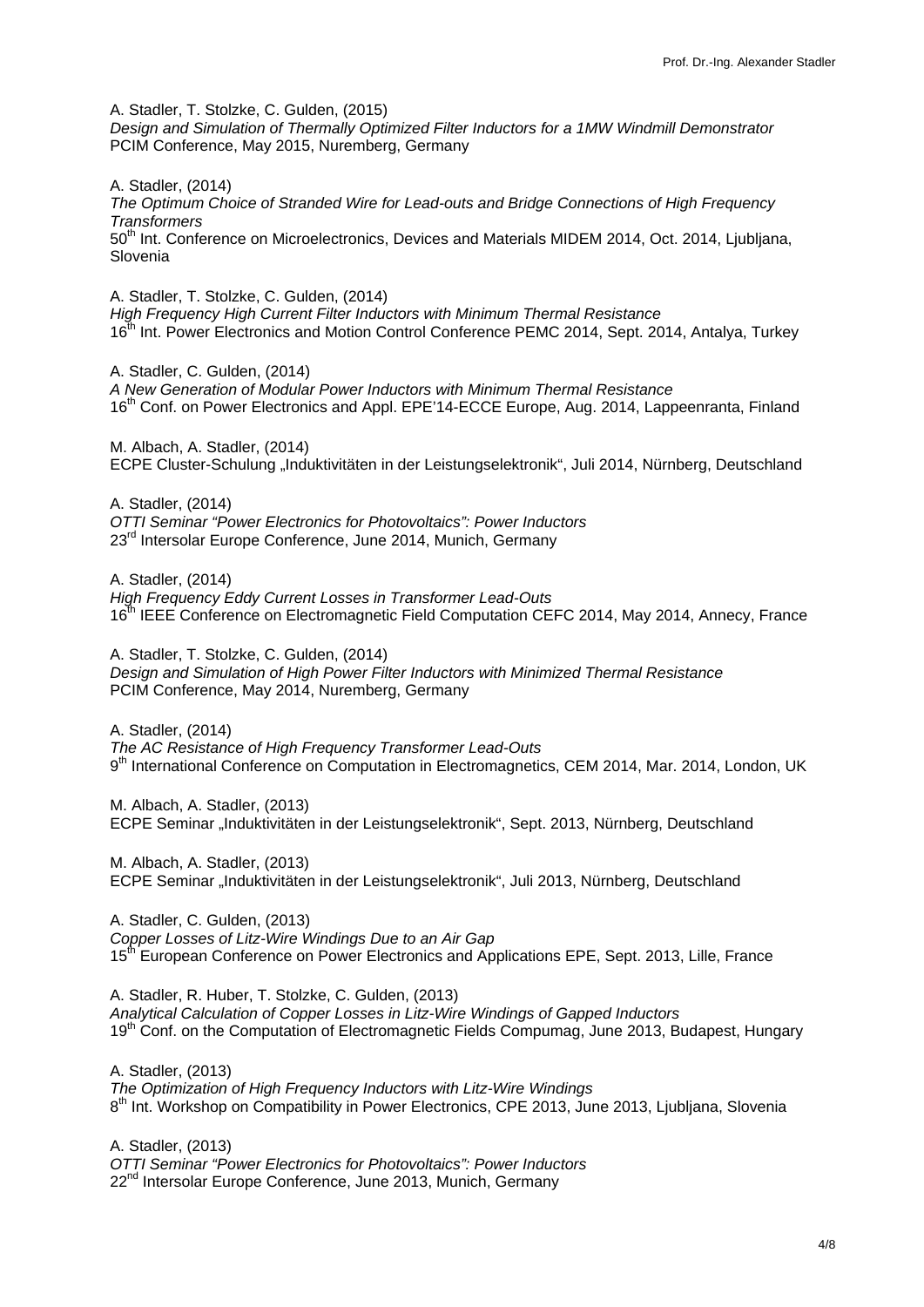A. Stadler, R. Huber, T. Stolzke, C. Gulden, (2013) *The Simulation of Copper Losses in Litz-Wire Windings Considering Air Gap Fringing Fields* PCIM Conference, May 2013, Nuremberg, Germany

A. Stadler, (2012) *High Power Transformers* UK Magnetics Society Seminar "Magnetic Materials for the 21<sup>st</sup> Century", Oct. 2012, Hanau, Germany

A. Stadler, (2012) *Nonlinear Inductance Simulation by a Method of Summation* 6<sup>th</sup> Joint European Magnetic Symposia JEMS 2012, Sept. 2012, Parma, Italy

A. Stadler, C. Gulden, T. Stolzke, (2012) *Nonlinear Inductors for Active Power Factor Correction Circuits* 15<sup>th</sup> International Power Electronics and Motion Control Conf. EPE-PEMC, Sept. 2012, Novi Sad, Serbia

A. Stadler, (2012) *OTTI Seminar "Power Electronics for Photovoltaics": Power Inductors* 21<sup>st</sup> Intersolar Europe Conference, June 2012, Munich, Germany

A. Stadler, T. Stolzke, C. Gulden, (2012) *Nonlinear Power Inductors for Large Current Crest Factors* PCIM Conference, May 2012, Nuremberg, Germany

A. Stadler, C. Gulden, (2012) *Efficient Nonlinear Inductors for PV Inverters and Active PFC*  $7<sup>th</sup>$  Int. Conference on Integrated Power Electronics Systems CIPS, Mar. 2012, Nuremberg, Germany

A. Stadler, (2011) *Thermische Simulation von Hochleistungs-Induktivitäten*  ECPE Seminar "Induktivitäten in der Leistungselektronik", Okt. 2011, Nürnberg, Deutschland

A. Stadler, C. Gulden, T. Stolzke, (2011) *Design and Simulation Method to Adjust the Non-Linear Inductance Curve of a DC Reactor with Solar Inverter Application* 20<sup>th</sup> Soft Magnetic Materials Conference SMM 20, Sept. 2011, Kos, Greece

H. Roßmanith, M. Albach, J. Patz, A. Stadler, (2011) *Improved Characterization of the Magnetic Properties of Hexagonally Packed Wires* 14<sup>th</sup> European Conference on Power Electronics and Applications EPE, Aug. 2011, Birmingham, UK

A. Stadler, C. Gulden, (2011) *Improved Thermal Design of a High Frequency Power Transformer* 14<sup>th</sup> European Conference on Power Electronics and Applications EPE, Aug. 2011, Birmingham, UK

A. Stadler, (2011) *OTTI Seminar "Power Electronics for Photovoltaics": Power Inductors* 20<sup>th</sup> Intersolar Europe Conference, June 2011, Munich, Germany

### **Best Paper Award**

A. Stadler, (2011) *Radiated Magnetic Field of a Low-Frequency Ferrite Rod Antenna*  $7<sup>th</sup>$  International Workshop on Compatibility in Power Electronics CPE 2011, June 2011, Tallinn, Estonia

A. Stadler, C. Gulden, (2011) *Thermal Management and Simulation of a High Frequency Power Transformer* PCIM Conference, May 2011, Nuremberg, Germany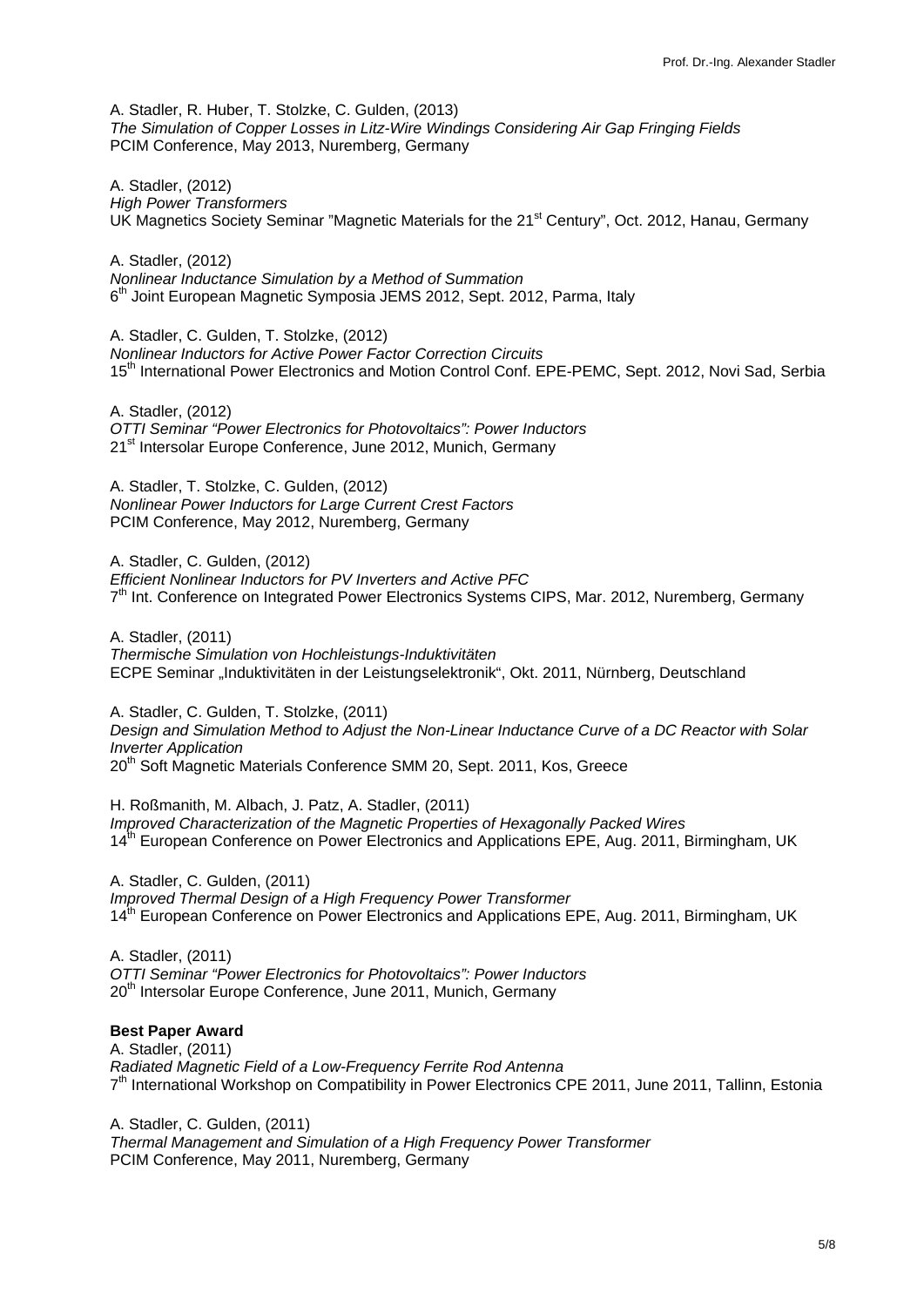A. Stadler, C. Gulden, (2010)

*The Calculation of Eddy Current Losses in Tube Wound High Current Transformer Windings* 14<sup>th</sup> Int. Power Electronics and Motion Control Conference EPE-PEMC, Sept. 2010, Ohrid, Macedonia

A. Stadler, (2010) *High Power Transformers and Chokes at Medium Frequency – Trends and Requirements on Soft Magnetic Materials* 4<sup>th</sup> International Conference on Magnetism and Metallurgy WMM10, June 2010, Freiberg, Germany

A. Stadler, (2010) *OTTI Seminar "Power Electronics for Photovoltaics": Power Inductors* 19<sup>th</sup> Intersolar Europe Conference, June 2010, Munich, Germany

A. Stadler, (2010)

*A Generalized and Very Accurate Model for Rate-Independent Ferromagnetic Hysteresis Phenomena*  $5<sup>th</sup>$  International Workshop on Multi-Rate Processes and Hysteresis in Mathematics, Physics, Engineering and Information Sciences, June 2010, Pécs, Hungary

A. Stadler, C. Gulden, (2010) *Efficient Water Cooled Transformer for High Frequency Induction Heating Applications* PCIM Conference, May 2010, Nuremberg, Germany

A. Stadler, (2009) *Wassergekühlter Hochleistungstrafo modernster Bauart* ECPE Seminar "Induktivitäten in der Leistungselektronik", Okt. 2009, Nürnberg, Deutschland

#### **Best Student Presentation Award**

A. Stadler, M. Albach, A. Lindner, (2009) *A Practical Method to Measure Electrical AC Conductivity of MnZn Ferrites Using Conventional Toroids* 19<sup>th</sup> Soft Magnetic Materials Conference SMM 19, Sept. 2009, Torino, Italy

A. Stadler, (2009) *High-Power Density Transformers – Design Challenges for Induction Heating Systems* PCIM Conference, May 2009, Nuremberg, Germany

A. Stadler, M. Albach, (2007)

*The Prediction and Measurement of Different Loss Mechanisms in Ferrite Cores* ECPE Seminar "Passive Components in Power Electronics", Nov. 2007, Nuremberg, Germany

M. Albach, A. Stadler, M.Spang, (2006)

*The Influence of Ferrite Characteristics on the Inductance of Coils with Rod Cores* 10<sup>th</sup> Joint MMM/Intermag Conference, Jan. 2007, Baltimore, Maryland, USA

A. Stadler, M. Albach, A. Bucher, (2006)

*Calculation of Core Losses in Toroids with Rectangular Cross Section* 12<sup>th</sup> Int. Power Electronics and Motion Control Conference EPE-PEMC, Sept. 2006, Portoroz, Slovenia, paper T2-407

A. Bucher, T. Dürbaum, D. Kübrich, A. Stadler, (2006) *Comparison of Different Design Methods for the Parallel Resonant Converter* 12<sup>th</sup> International Power Electronics and Motion Control Conference EPE-PEMC, Sept. 2006, Portoroz, Slovenia, paper T2-404

A. Stadler, M. Albach, (2006)

*Analytical Calculation of Stray Fields Generated by Ferrite Rods in EMI Suppression Applications* PCIM Conference, May 2006, Nuremberg, Germany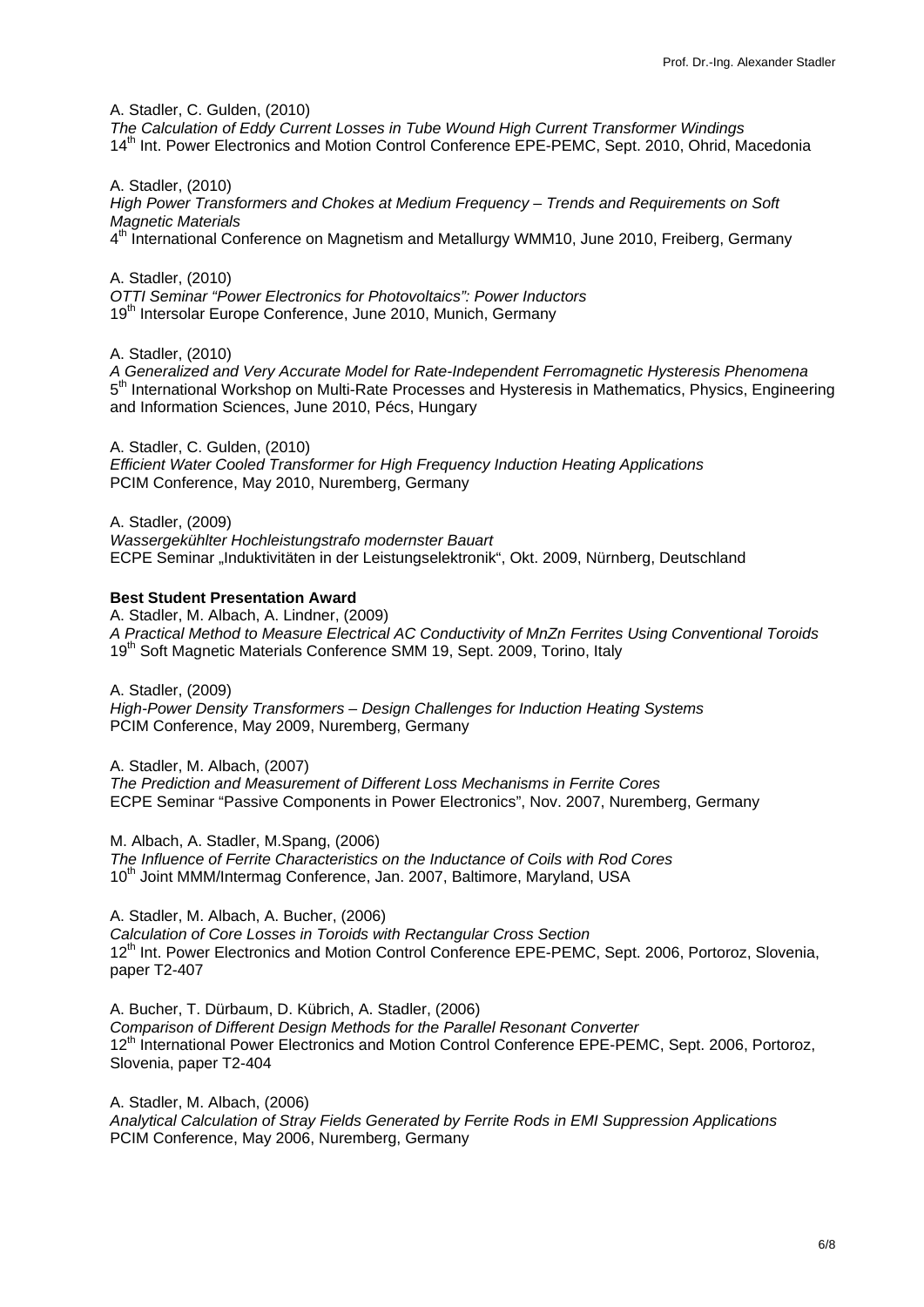A. Stadler, M. Albach, H. Roßmanith, G. Schubert, (2006)

*EMV-Integration in den Layout-Prozess am Beispiel einer Kombination von Mikrostreifen- und Triplate-Leitungen*

Internationale Fachmesse und Kongress für Elektromagnetische Verträglichkeit, EMV 2006, März 2006, Düsseldorf, Deutschland

A. Stadler, M. Albach, H. Roßmanith, G. Schubert, (2006) *The Influence of Ground and Floating Planes on the Electromagnetic Coupling Between Board Tracks* 17<sup>th</sup> International Symposium on Electromagnetic Compatibility, EMC Zurich in Singapore, Feb. 2006, Singapore, paper 179

A. Stadler, M. Albach, H. Roßmanith, G. Schubert, (2006)

*Design Methodology to Limit Electromagnetic Coupling Between Board Tracks on PCB Level in Realtime* 17<sup>th</sup> Int. Symposium on Electromagnetic Compatibility, EMC Zurich in Singapore, Feb. 2006, Singapore, paper 60

A. Stadler, M. Albach, F. Macary, (2005)

*The Minimization of Copper Losses in Core-Less Inductors: Application to Foil- and PCB-based Planar Windings*

11<sup>th</sup> European Conference on Power Electronics and Applications EPE, Sept. 2005, Dresden, Germany, paper 200

A. Stadler, M. Albach, S. Chromy, (2005)

*The Optimization of High Frequency Operated Transformers for Resonant Converters* 11<sup>th</sup> European Conference on Power Electronics and Applications EPE, Sept. 2005, Dresden, Germany, paper 77

A. Stadler, M. Albach, F. Macary, (2005) *The Minimization of Copper Losses in Core-Less Inductors: Application to Foil- and PCB-based Planar Windings*  15<sup>th</sup> Conference on the Computation of Electromagnetic Fields Compumag, June 2005, Shenyang, Liaoning, China, vol. 1, p. 218-219

A. Stadler, M. Albach, S. Chromy, (2005) *The Optimization of High Frequency Operated Transformers with E-Cores* 15<sup>th</sup> Conference on the Computation of Electromagnetic Fields Compumag, June 2005, Shenyang, Liaoning, China, vol. 3, p. 72-73

A. Stadler, M. Albach, F. Macary, (2005) *Minimum Loss Design for Core-Less Foil Inductors* PCIM Conference, June 2005, Nuremberg, Germany, p. 159-163

A. Stadler, M. Albach, S. Chromy, (2005) *The Optimization of High Frequency Operated Transformers with E-Cores - Application to Resonant Converters* PCIM Conference, June 2005, Nuremberg, Germany, p. 228-233

A. Stadler, M. Albach, T. Dürbaum, (2005) *The Minimization of Magnetic Stray Fields from Transformers with Air Gapped Toroids* 4<sup>th</sup> Int. Workshop on Comp. in Power Electronics CPE 2005, June 2005, Gdynia, Poland, p. 123-125

A. Stadler, M. Albach, D. Kübrich, (2005) *The Optimization of Transformers with Air Gapped Toroids* 20<sup>th</sup> Applied Power Electronics Conference, APEC 2005, Austin, Texas, p. 1938-1943, paper 10356

T. Dürbaum, D. Kübrich, K. Schetters, A. Stadler, (2005) *Influence of Non Linear Magnetic Inductance in Passive Mains Harmonic Reduction Circuits* 20th Applied Power Electronics Conference, APEC 2005, Austin, Texas, p. 1170-1175, paper 10731